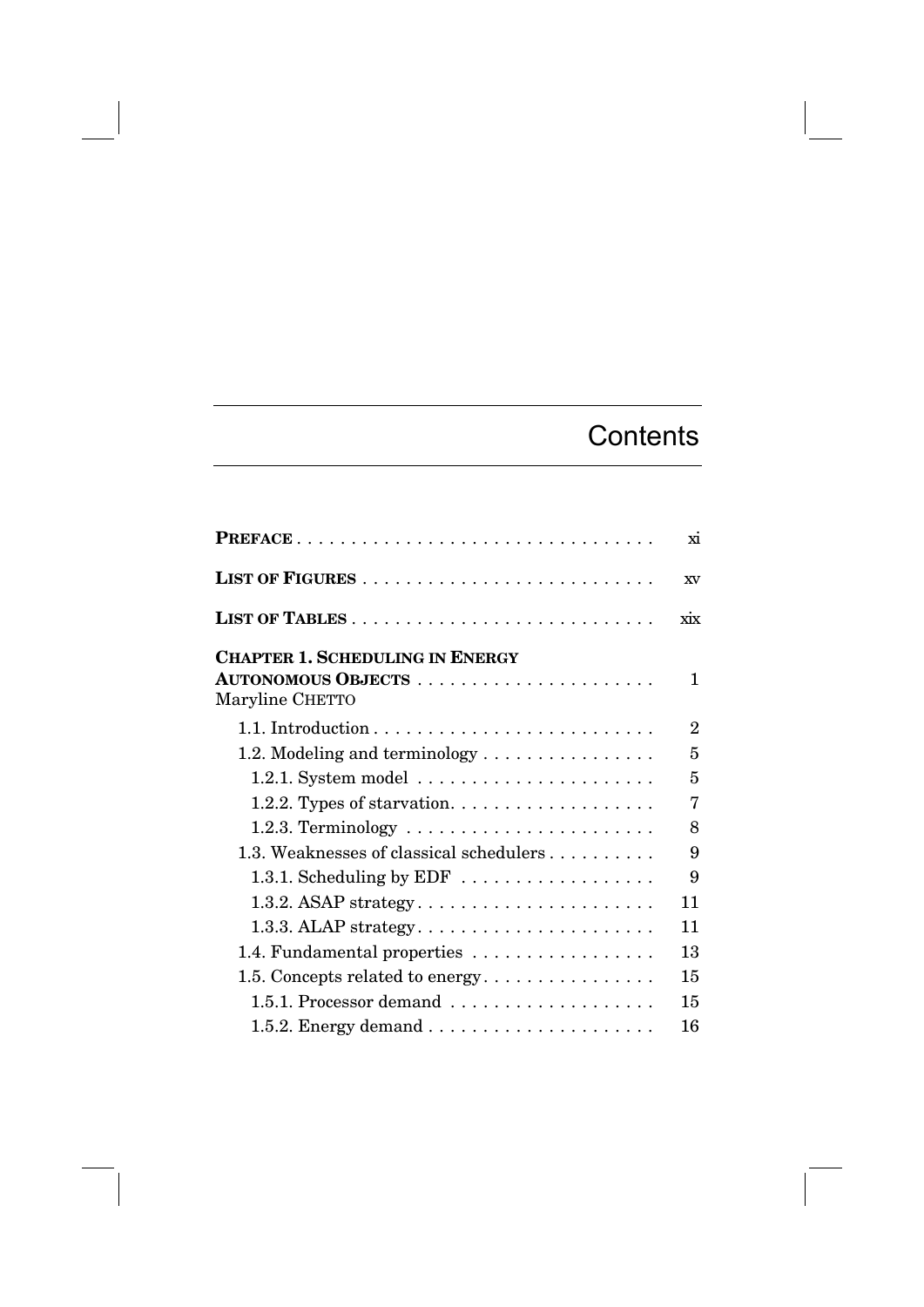| 1.6. ED-H scheduling. $\dots \dots \dots \dots \dots \dots \dots \dots$                     | 18       |
|---------------------------------------------------------------------------------------------|----------|
| 1.6.1. Informal description.                                                                | 18       |
| 1.6.2. Rules of ED-H $\ldots \ldots \ldots \ldots \ldots \ldots$                            | 19       |
| 1.6.3. Optimality analysis $\dots \dots \dots \dots \dots \dots$                            | 21       |
| 1.6.4. Clairvoyance analysis.                                                               | 23       |
|                                                                                             | 23       |
|                                                                                             | 24       |
|                                                                                             | 25       |
| <b>CHAPTER 2. PROBABILISTIC SCHEDULING</b>                                                  | 29       |
| Liliana CUCU-GROSJEAN, Adriana GOGONEL and                                                  |          |
| Dorin MAXIM                                                                                 |          |
|                                                                                             | 30       |
| 2.2. Notations and definitions.                                                             | 33       |
| 2.3. Modeling a probabilistic real-time system                                              | 34       |
|                                                                                             | 36       |
| 2.5. Worst-case probabilistic models                                                        | 37       |
| 2.5.1. Real-time systems with probabilistic                                                 |          |
|                                                                                             | 38<br>38 |
| 2.5.2. Comparison of the two models                                                         | 40       |
| 2.6. Probabilistic real-time scheduling.                                                    | 43       |
| 2.7. Probabilistic schedulability analysis                                                  |          |
| 2.8. Classification of the main existing results $\dots$ .                                  | 45       |
|                                                                                             | 47       |
| <b>CHAPTER 3. CONTROL AND SCHEDULING</b>                                                    |          |
| JOINT DESIGN $\ldots \ldots \ldots \ldots \ldots \ldots \ldots \ldots \ldots \ldots \ldots$ | 53       |
| Daniel SIMON, Ye-Qiong SONG and Olivier SENAME                                              |          |
| 3.1. Control objectives and models                                                          | 54       |
|                                                                                             | 55       |
| 3.1.2. Control and temporal parameters                                                      | 57       |
| 3.2. Scheduling of control loops                                                            | 61       |
| 3.2.1. Robustness and relaxation of hard                                                    |          |
|                                                                                             | 64       |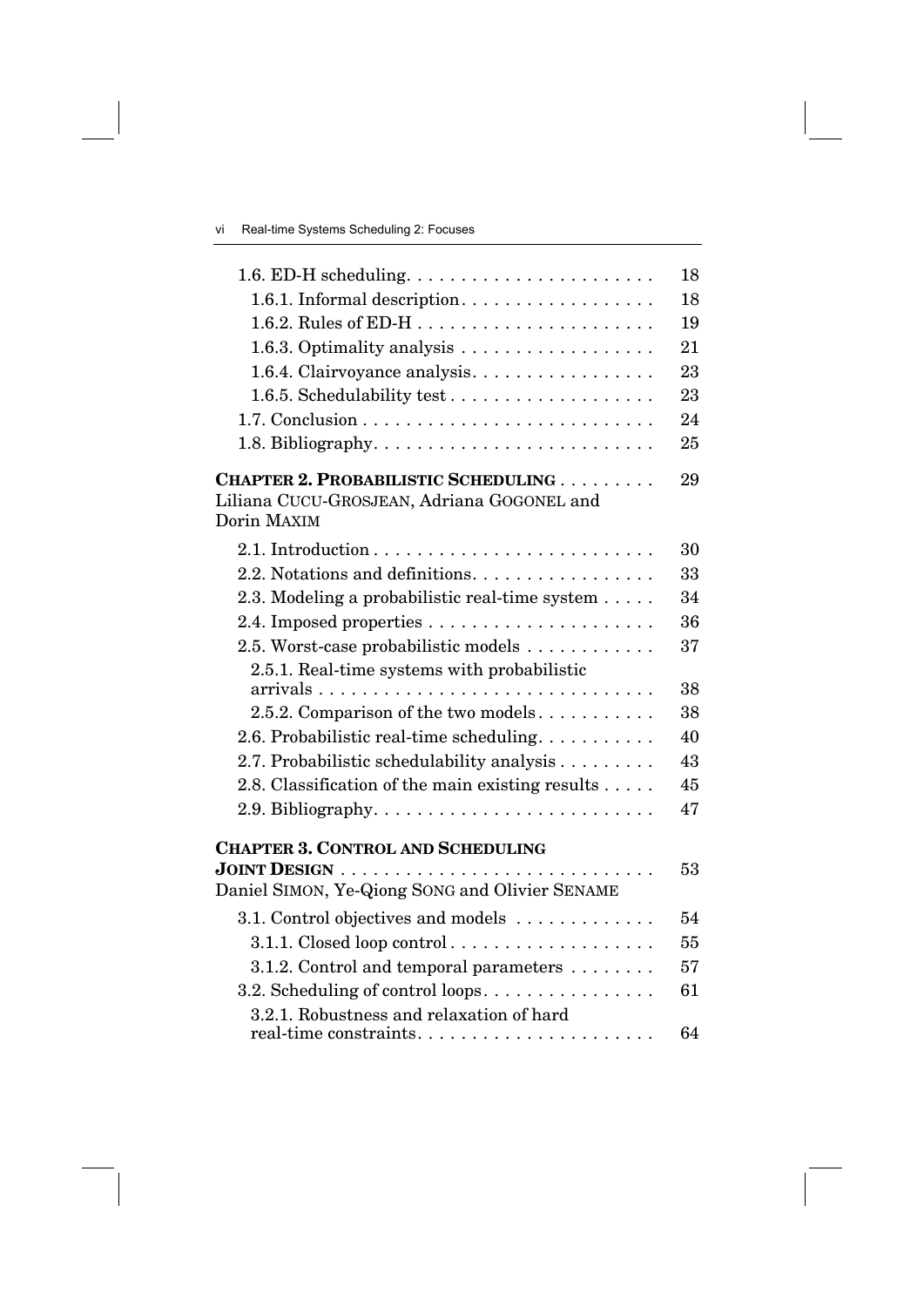| 3.3. Continuous approach: regulated scheduling            | 68  |
|-----------------------------------------------------------|-----|
| 3.3.1. Architecture, sensors and actuators                | 68  |
|                                                           | 70  |
|                                                           | 71  |
|                                                           | 73  |
| 3.4. Discrete approach: scheduling under                  |     |
|                                                           | 75  |
| $3.4.1.$ (m,k)-firm model                                 | 76  |
| 3.4.2. Scheduling under the (m,k)-firm                    |     |
|                                                           | 78  |
| 3.4.3. Regulated $(m,k)$ -firm scheduling $\ldots \ldots$ | 80  |
| 3.5. Case study: regulated scheduling                     |     |
|                                                           | 83  |
|                                                           | 90  |
|                                                           | 91  |
|                                                           |     |
| <b>CHAPTER 4. SYNCHRONOUS APPROACH AND</b>                |     |
|                                                           | 97  |
| Yves SOREL and Dumitru POTOP-BUTUCARU                     |     |
|                                                           | 97  |
|                                                           | 103 |
| 4.2.1. Synchronous languages                              | 103 |
|                                                           | 109 |
|                                                           | 110 |
|                                                           | 110 |
|                                                           | 121 |
|                                                           | 125 |
|                                                           | 127 |
| 4.4. Scheduling with synchronous languages                |     |
| 4.5. Synchronous languages extended to                    | 132 |
|                                                           | 132 |
| 4.5.2. PRELUDE                                            | 133 |
|                                                           | 136 |
|                                                           | 142 |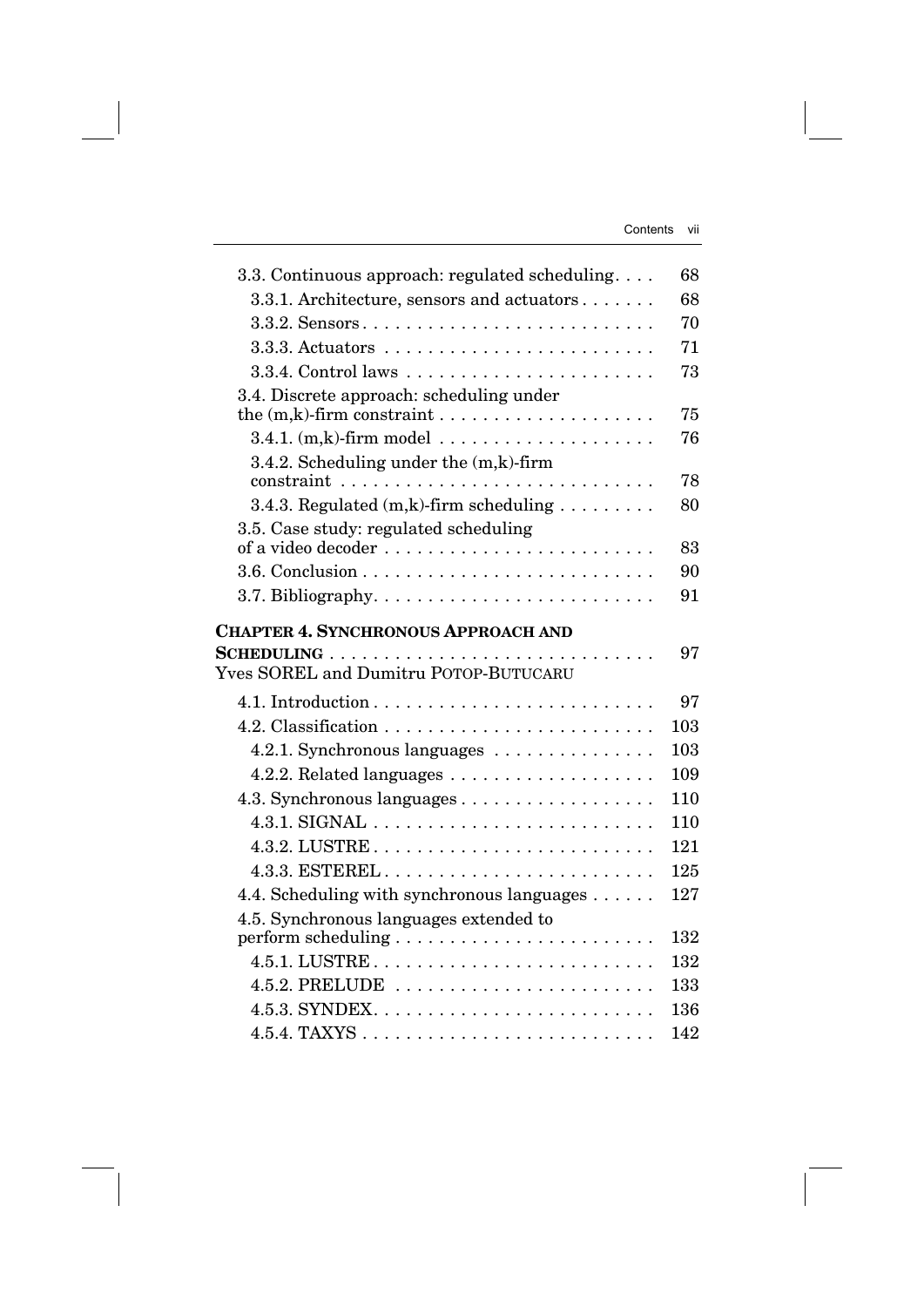| 4.5.5. PSIC, Embedded Code and                                                         |     |
|----------------------------------------------------------------------------------------|-----|
|                                                                                        | 143 |
|                                                                                        | 145 |
|                                                                                        | 145 |
| <b>CHAPTER 5. INDUCTIVE APPROACHES FOR</b>                                             |     |
| PACKET SCHEDULING IN COMMUNICATION NETWORKS<br>Malika BOURENANE and Abdelhamid MELLOUK | 151 |
|                                                                                        | 151 |
|                                                                                        |     |
| $5.2.$ Scheduling problem. $\ldots \ldots \ldots \ldots \ldots \ldots$                 | 156 |
| 5.3. Approaches for real-time scheduling. $\dots \dots$                                | 158 |
| 5.3.1. The strict priority $\dots \dots \dots \dots \dots \dots$                       | 158 |
| 5.3.2. The Generalized processor sharing<br>paradigm                                   | 159 |
| 5.3.3. The packet-by-packet generalized                                                |     |
| processor sharing (PGPS) scheduler $\dots \dots \dots$                                 | 160 |
| 5.3.4. Earliest deadline first                                                         | 160 |
| 5.3.5. Adaptive scheduling                                                             | 161 |
|                                                                                        | 165 |
| 5.4.1. Monoagent learning                                                              | 165 |
| $5.4.2$ . Multi-agent reinforcement learning $\ldots \ldots$                           | 171 |
|                                                                                        | 175 |
| 5.6. Q-learning with approximation                                                     | 179 |
|                                                                                        | 188 |
| 5.8. Acknowledgment                                                                    | 189 |
| 5.9. Bibliography. $\dots \dots \dots \dots \dots \dots \dots \dots \dots$             | 189 |
| <b>CHAPTER 6. SCHEDULING IN NETWORKS</b><br>Ye-Qiong SONG                              | 195 |
|                                                                                        | 195 |
| 6.2. The CAN protocol $\ldots \ldots \ldots \ldots \ldots \ldots \ldots$               | 199 |
| 6.3. Example of an automotive embedded<br>application distributed around a CAN network | 204 |